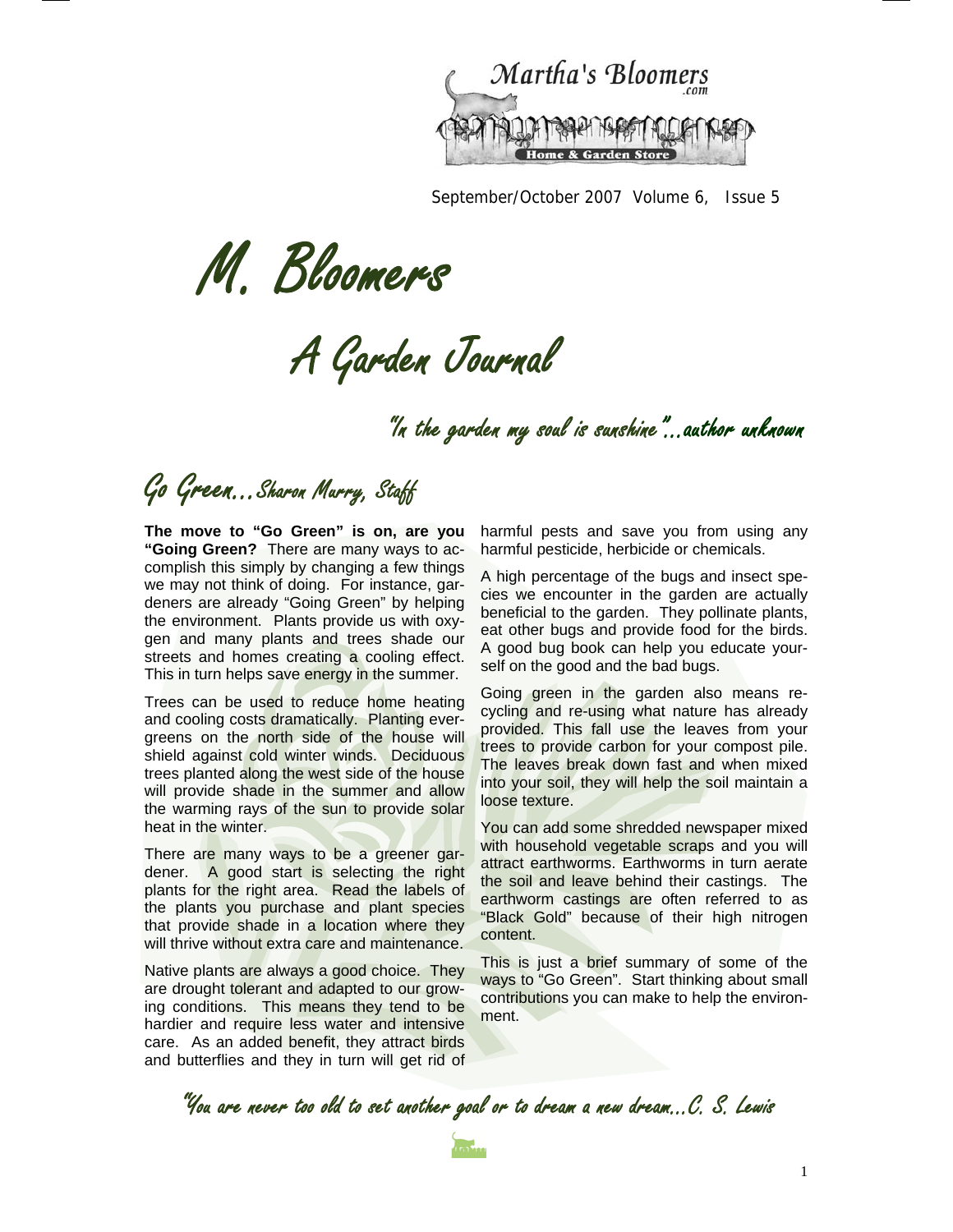## Wildflowers: Bringing the Roadside to your Porch Side...M'Randa Miller, Staff

**Planting, growing and maintaining wildflowers is not a labor-intensive job, hence the name "wild" flowers.** Mother Nature did it first, folks…before we decided to start potting them. She does not spend hours preparing holes to plant seeds, and she sure does not spend excessive time watering. Therefore, let us take a lesson from the one who seems to do it so naturally.

**Nature:** Wildflowers bloom throughout the spring and early summer and then begin to dry. Once the flower has dried in the fall, the seeds will release to the ground to begin the growth cycle. Note that Mother Nature sows with a random scatter and the seeds are covered by blown sand. Also, there are few wildflowers in extremely shady areas because they prefer at least 6 hours of sun per day. Where the seed falls, it falls. This saying goes for the rain as well as the seed. In early fall, there are a few more showers coming off the Gulf of Mexico that support seed germination and get those little plants to grow. Throughout the rest of the year, the wildflowers get and use only what rainfall they receive.

**Us:** We should also "release" our seeds in fall. Refer to the planting timeframe listed on seed packets for the southern United States. September  $23<sup>rd</sup>$  marks the first day of Autumn, but here in South Texas, the best time to plant wildflowers is a little later due to our mild winters. Mid-October, give or take a week, is perfect. This will allow the soil to be warm enough for germination. Hand-scatter your seeds and give them a light raking or you can mix them with a little soil in a bucket and spread over your bed or container. Choose a bed or container that receives full sun and has good drainage and then give it a little shower. Want to save some money on your water bill? Watch your local weather and scatter your seeds at the end of a rainy week. Scattering before a rain will increase the chances that your seeds will wash away.

Given the basics, I will add one more suggestion. Before you scatter seeds, take time to eradicate weeds from your bed or container so your wildflowers will not be competing for sun, nutrients and water. You will be greatly rewarded with this extra effort when you have a clean, showy display of your very own wildflowers in early spring.

# Shrubs Are Not a Bad Thing …Gay Houston, Staff

Gardening books and magazines have made so much of "Moustache Planting" that we often feel threatened when choosing and planting shrubs. Moustache planting refers to the orderly rows of shrubs such as boxwood or holly or photinia (that are often used in front of the average suburban home. They do not leave much to the imagination but do, at least, cover the foundation.

We now are encouraged to use roses, perennials, and other mixed plantings to give a more casual and individual look which is a good thing; we should remember, however, that great shrubs are still out there and the old favorites have their place. Many shrubs can give a fresh look to a bed and it is often wise to take out an old overgrown shrub and simply replace it with another that is more appropriate.

In selecting shrubs it can't be stressed enough

to pick ones that will meet your requirements at maturity. But maturity may never happen if soil and sun requirements are not first considered. I laugh with my customers when they realize they often ask for the impossible - an evergreen shrub that flowers all year 'round, but doesn't need much sun or water." If such a plant did exist in our area, all of our gardens would look just alike.

Once the conditions have been considered, it is time to prepare the bed. Good drainage is a must whether shade, partial sun, or full sun so invest time and money in working in compost. And more compost. Then use a thick layer of mulch. Tall shrubs are desired or needed, they should be picked first for they will be the background for other plants. Hollies, Elaeagnus, and Japanese Yew are tall shrubs that can often take sun or shade. They do well in our part of Texas, but

"Experience is the name everyone gives to their mistakes"...Oscar Wilde

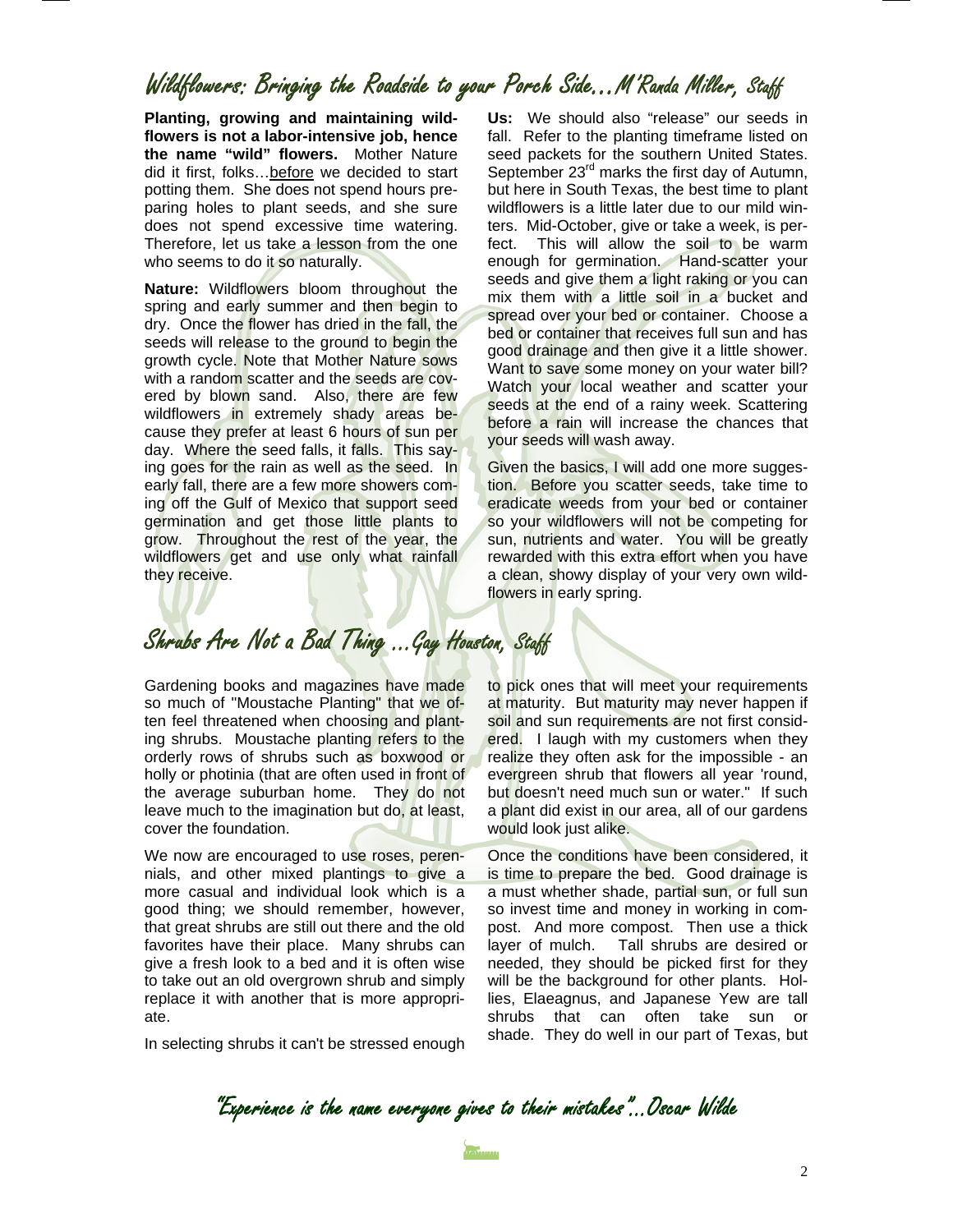### Shrubs Are Not a Bad Thing...Continued

do require irrigation. American Beautyberry and Cenizo (Texas Sage) are natives and require less water. The former prefers shade and the latter full sun and excellent drainage.

Roses should be considered as a shrub and an excellent landscape plant. Antique and the new Texas Earthkind Roses are widely available and do well without the intense care that hybrid roses demand. There are forms that grow tall and others that can be used as a border - and many in between. Valuable information can be found in any of the excellent books that have been written by well-known horticulturists that live in our area - Dr. Bill Welch, Mike Shoup, or Dr. Doug Welsh (whose new book is coming out this fall).

A medium shrub to consider is Anthony Waterer Spirea, a summer blooming shrub that keeps its leaves almost year round. It grows well in sun or partial shade. Leatherleaf Mahonia is another excellent medium shrub that does well in shade. It has spiny leaves and beautiful blue fruit that looks somewhat like grapes. Mockingbirds and other birds are attracted to it, too. Nandinas can be used as medium to short shrubs depending on the variety. They thrive in sun or partial shade and have a great display of colorful leaves and berries in the fall.

Nandina is not the only border shrub that works for our area. While we often grow tired of yaupon, the dwarf variety fills some needs that many other plants cannot. The ability to grow almost anywhere with little care makes it perfect for the gardener that just wants green. Other shrubs that offer more diversity are Crimson Pigmy Barberry and Dwarf Pomegranate. Both shrubs need full sun and offer color in different ways. The leaves and stems of the deciduous Barberry give a nice contrast to green. Pomegranate has brilliant orange flowers and fruit that, while not edible, adds interest all winter long.

These are only a few of the shrubs that we have found useful. Many of these mentioned are available in regular, semi-dwarf and dwarf varieties. Consider carefully the mature size but remember that information is for a plant in perfect growing conditions. Look at yards and gardens that appeal to you and make an informed decision. We will also help you when you visit by showing you many of these shrubs as planted or in containers for sale.

# What's Cooking at the Café…Melissa Rodriguez

Cafe M. Bloomers welcomes the cooler fall weather with the warmth of the scents of the season. Let the aromas of allspice, pumpkin and cinnamon surround you as you embrace the seasonal changes.

We have all wanted to get together with our girlfriends during the holiday season, but felt we could never find the time or place? Cafe M. Bloomers is hosting a **Silver Bells Winter High Tea** on Sunday, December 2 where family and friends can get together to share gifts or recipes for the Holidays! Delight in seasonal flavors of scrumptious truffles, pecan tarts and Loafer's Classic English Trifle along with our house orange spice tea and a variety of other seasonal teas. Please leave the holiday hassle to us and come enjoy the season with those closest to you.

**Silver Bells Winter High Tea**, Sunday, December 2 from 2 pm to 4 pm. \$15 per person. Seating is limited. Reservations confirmed by credit card are required for all teas.

**Calling all Brides**...Cafe M. Bloomers is the perfect environment to make your bridal luncheon or shower most memorable. Surrounded by beautifully landscaped gardens, Cafe M. Bloomers can provide a very peaceful and tranquil bridal brunch as well as an intimate shower in our hidden Arbor Room. Please contact Ms. Bonnie Larsen to schedule your upcoming bridal event.

**Seating is limited - Make your reservations confirmed by credit card today!** 

> Café M. Bloomers **(936) 870-3277**

"Our attitude toward life determines life's attitude towards us"...John N. Mitchell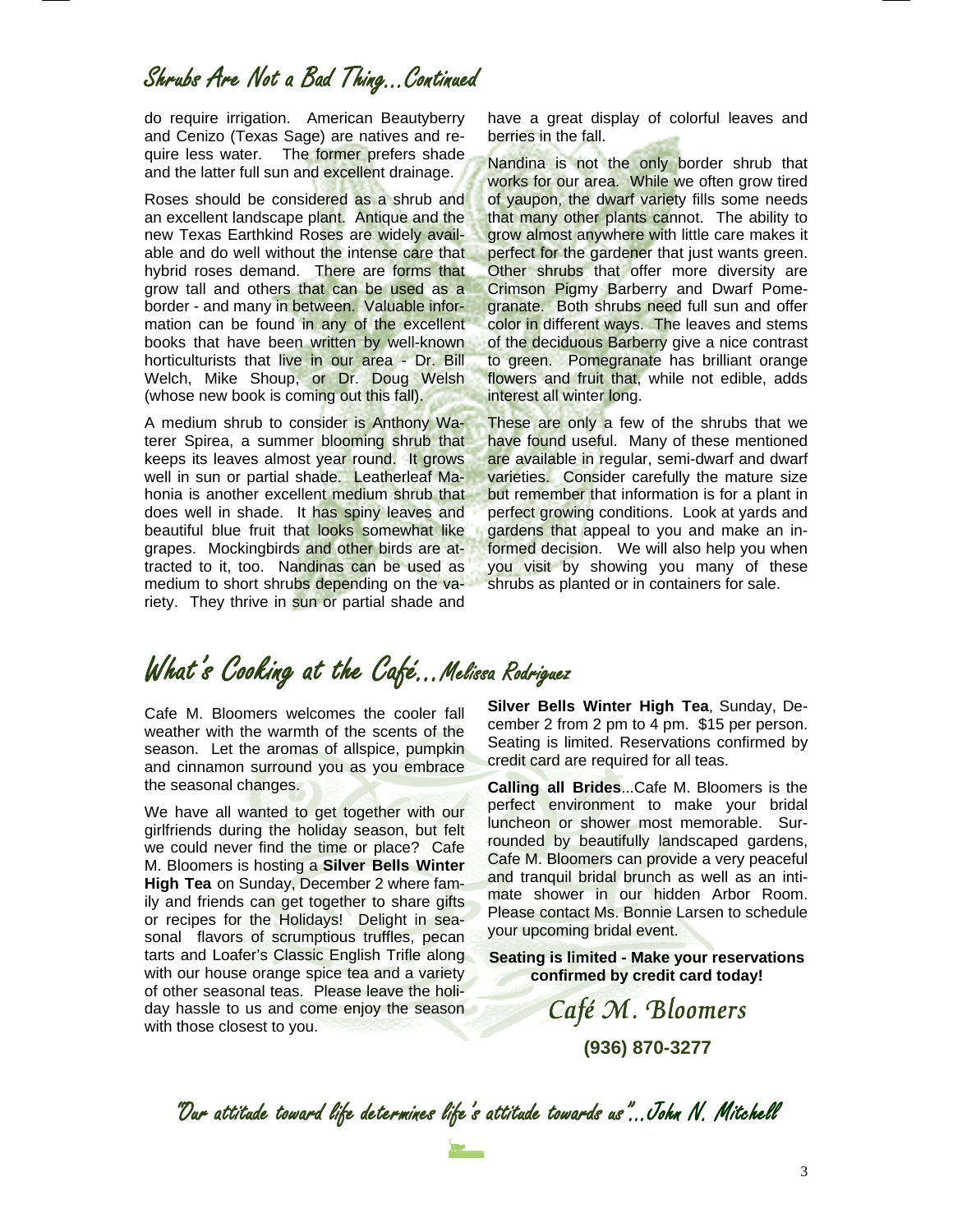## A Change of Seasons...Tricia Barksdale, floral designer, Petals 'n Bloomers

With the welcomed cooler weather of Fall we are reminded that the holiday season will soon follow. On the first day of Christmas…..Tricia will demonstrate a dozen different vignettes for Christmas decorating. From Williamsburg to Candyland; from Traditional to Cappucino these are just some of the themes that will be presented at **"The Twelve Doors of Christmas" Seminar** on Saturday, November 10 at 11 am. No matter what your style, one of the twelve is sure to match your décor. Door pieces, garlands and centerpieces will be clustered around old doors to help you visualize how they might look in your own setting. This is one floral art gallery you'll not want to miss! Who needs a partridge in a pear tree anyway?

To Register for Free Saturday Seminars: Call (936) 870-4044 or email: registration@MarthasBloomers.com.

Holiday Announcements

#### **Plan your festive holiday event at Cafe M. Bloomers!**

Just call Bonnie Larsen at (936) 870-3277 Special holiday menus available.

### **Martha's Bloomers' Annual "Holiday in the Garden"**

Friday and Saturday, November 16-17 from 9 am to 6 pm



 $\overset{\text{{\it n}}}{\ldots}$ natare itself means nothing, says nothing except to the perceiving mind … beauty is where it is perceived … you surely will see …

if you are prepared to see it—

if you look for it …"

Henry David Thoreau